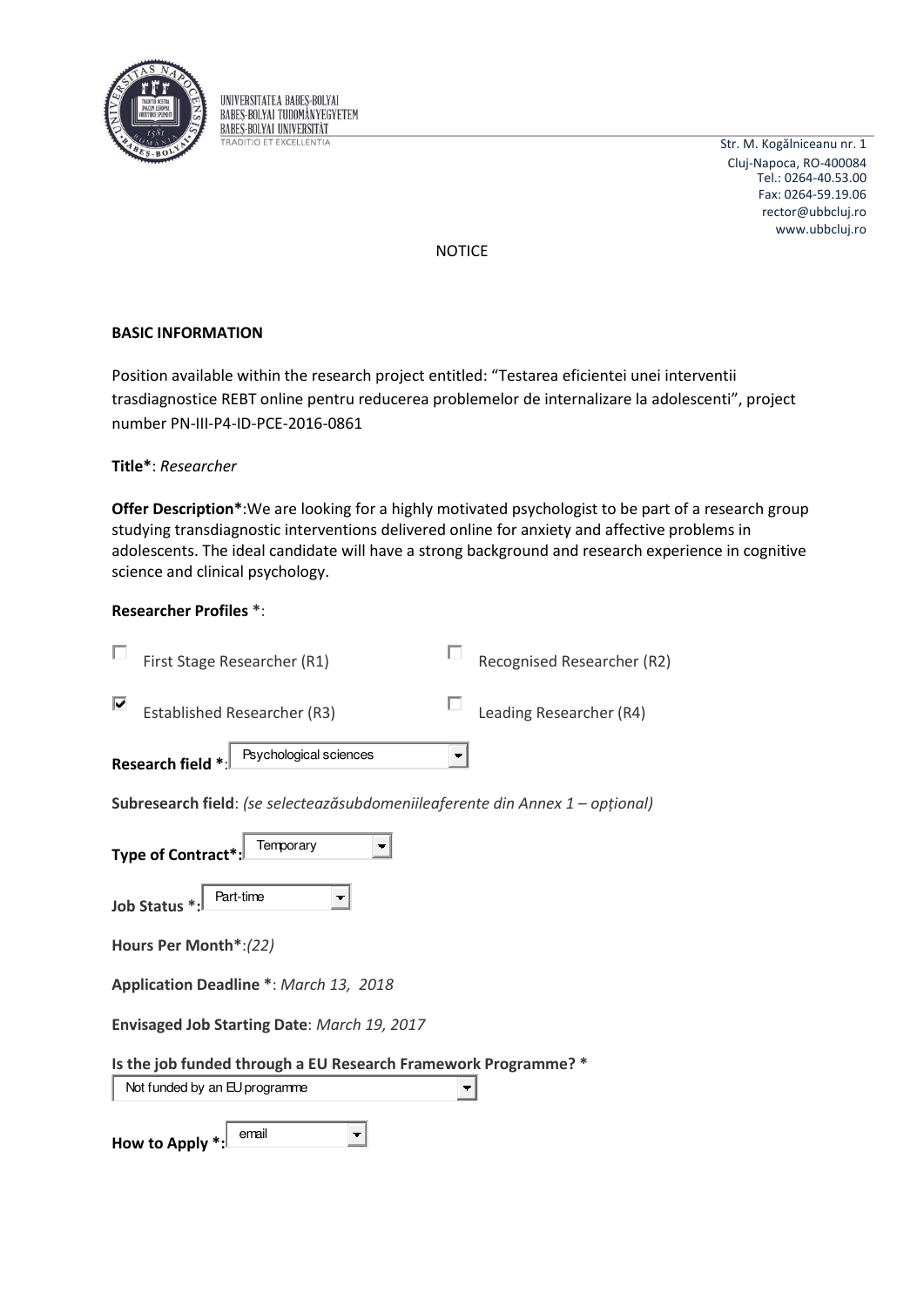#### **HIRING INFO & WORK LOCATION**

**Number of positions available\*:** *1*

**Company/Institute\*:** Babes-Bolyai University

**Department\*:** *Department of Clinical Psychology and Psychotherapy* 

# **REQUIREMENTS**

|                      | <b>Required Education Level</b> |                        |  |
|----------------------|---------------------------------|------------------------|--|
|                      | Main Research Field*:           | Psychological sciences |  |
| Level $\cdot$ .      | PhD or equivalent               |                        |  |
|                      | Main Research Field*:           | <b>Please Select</b>   |  |
| Level <sup>*</sup> : | <b>Please Select</b>            |                        |  |

**Skills/Qualifications**: B.A./B.Sc. and M.A/M.Sc. in Psychology

**Specific Requirements**: Hands-on research experience in cognitive and clinical psychology

# **Required Languages**

| <b>ROMANIAN</b><br>Language *       |  |  |  |  |
|-------------------------------------|--|--|--|--|
| Mother Tongue<br>$Level*$           |  |  |  |  |
| <b>ENGLISH</b><br>Language $*$      |  |  |  |  |
| Excellent<br>Level*                 |  |  |  |  |
| <b>Required Research Experience</b> |  |  |  |  |
| .                                   |  |  |  |  |

| Research Field *               | Psychological sciences |              |  |
|--------------------------------|------------------------|--------------|--|
| Years of Research Experience * |                        | More than 10 |  |